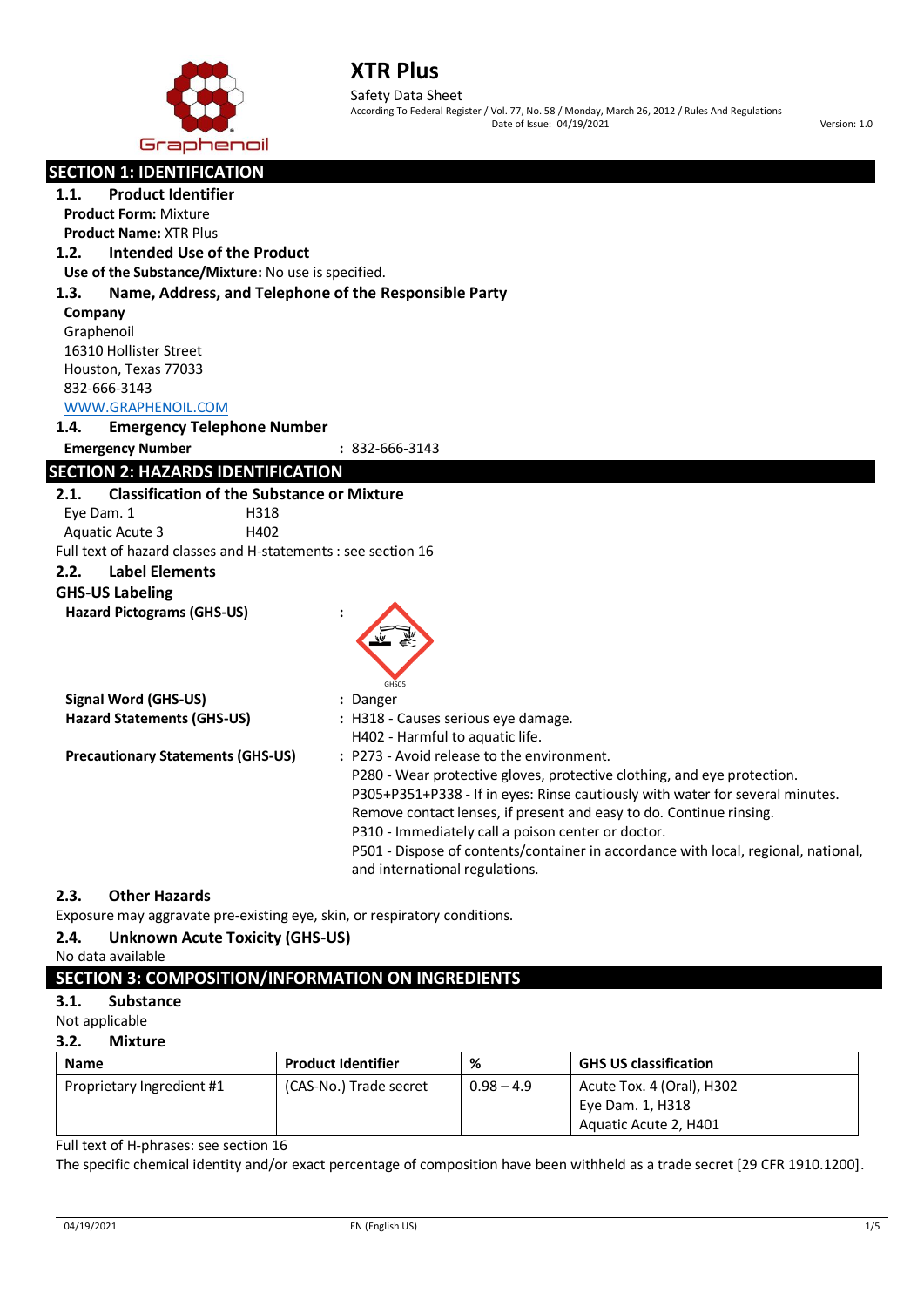Safety Data Sheet

According to Federal Register / Vol. 77, No. 58 / Monday, March 26, 2012 / Rules and Regulations

## **SECTION 4: FIRST AID MEASURES**

### **4.1. Description of First-aid Measures**

**First-aid Measures General:** Never give anything by mouth to an unconscious person. If you feel unwell, seek medical advice (show the label where possible).

**First-aid Measures After Inhalation:** When symptoms occur: go into open air and ventilate suspected area. Obtain medical attention if breathing difficulty persists.

**First-aid Measures After Skin Contact:** Remove contaminated clothing. Immediately drench affected area with water for at least 15 minutes. Obtain medical attention if irritation develops or persists.

**First-aid Measures After Eye Contact:** Immediately rinse with water for at least 30 minutes. Remove contact lenses, if present and easy to do. Continue rinsing. Get immediate medical advice/attention.

**First-aid Measures After Ingestion:** Rinse mouth. Do NOT induce vomiting. Obtain medical attention.

### **4.2. Most Important Symptoms and Effects Both Acute and Delayed**

**Symptoms/Injuries:** Causes serious eye damage.

**Symptoms/Injuries After Inhalation:** Prolonged exposure may cause irritation.

**Symptoms/Injuries After Skin Contact:** Prolonged exposure may cause skin irritation.

**Symptoms/Injuries After Eye Contact:** Causes permanent damage to the cornea, iris, or conjunctiva.

**Symptoms/Injuries After Ingestion:** Ingestion may cause adverse effects.

**Chronic Symptoms:** None expected under normal conditions of use.

#### **4.3. Indication of Any Immediate Medical Attention and Special Treatment Needed**

If exposed or concerned, get medical advice and attention. If medical advice is needed, have product container or label at hand.

### **SECTION 5: FIRE-FIGHTING MEASURES**

### **5.1. Extinguishing Media**

Suitable Extinguishing Media: Water spray, fog, carbon dioxide (CO<sub>2</sub>), alcohol-resistant foam, or dry chemical.

**Unsuitable Extinguishing Media:** Do not use a heavy water stream. Use of heavy stream of water may spread fire.

### **5.2. Special Hazards Arising From the Substance or Mixture**

**Fire Hazard:** Not considered flammable but may burn at high temperatures.

**Explosion Hazard:** Product is not explosive.

**Reactivity:** Hazardous reactions will not occur under normal conditions.

### **5.3. Advice for Firefighters**

**Precautionary Measures Fire:** Exercise caution when fighting any chemical fire.

**Firefighting Instructions:** Use water spray or fog for cooling exposed containers.

**Protection During Firefighting:** Do not enter fire area without proper protective equipment, including respiratory protection. Hazardous Combustion Products: Carbon oxides (CO, CO<sub>2</sub>). Sulfur oxides.

**Other Information:** Do not allow run-off from fire fighting to enter drains or water courses.

### **SECTION 6: ACCIDENTAL RELEASE MEASURES**

### **6.1. Personal Precautions, Protective Equipment and Emergency Procedures**

**General Measures:** Do not breathe vapor, mist or spray. Do not get in eyes, on skin, or on clothing.

### **6.1.1. For Non-Emergency Personnel**

**Protective Equipment:** Use appropriate personal protective equipment (PPE).

**Emergency Procedures:** Evacuate unnecessary personnel.

### **6.1.2. For Emergency Personnel**

**Protective Equipment:** Equip cleanup crew with proper protection.

**Emergency Procedures:** Upon arrival at the scene, a first responder is expected to recognize the presence of dangerous goods, protect oneself and the public, secure the area, and call for the assistance of trained personnel as soon as conditions permit. Ventilate area.

### **6.2. Environmental Precautions**

Prevent entry to sewers and public waters. Avoid release to the environment.

## **6.3. Methods and Materials for Containment and Cleaning Up**

**For Containment:** Contain any spills with dikes or absorbents to prevent migration and entry into sewers or streams. **Methods for Cleaning Up:** Clean up spills immediately and dispose of waste safely. Transfer spilled material to a suitable

container for disposal. Contact competent authorities after a spill.

### **6.4. Reference to Other Sections**

See Section 8 for exposure controls and personal protection and Section 13 for disposal considerations.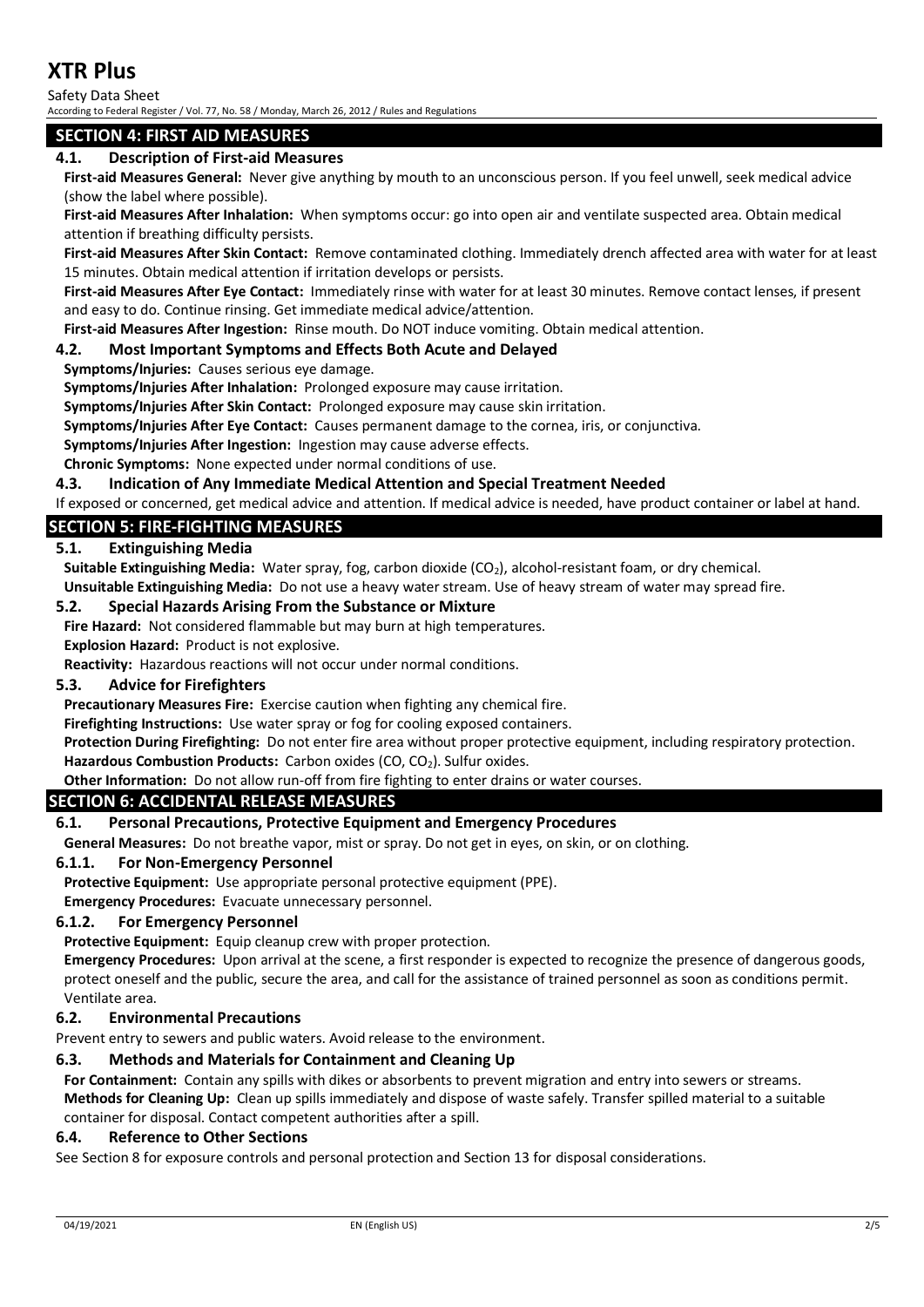Safety Data Sheet

According to Federal Register / Vol. 77, No. 58 / Monday, March 26, 2012 / Rules and Regulations

# **SECTION 7: HANDLING AND STORAGE**

# **7.1. Precautions for Safe Handling**

**Precautions for Safe Handling:** Wash hands and other exposed areas with mild soap and water before eating, drinking or smoking and when leaving work. Avoid breathing vapors, mist, spray. Do not get in eyes, on skin, or on clothing. **Hygiene Measures:** Handle in accordance with good industrial hygiene and safety procedures.

## **7.2. Conditions for Safe Storage, Including Any Incompatibilities**

**Technical Measures:** Comply with applicable regulations.

**Storage Conditions:** Keep container closed when not in use. Store in a dry, cool place. Keep/Store away from direct sunlight, extremely high or low temperatures and incompatible materials.

**Incompatible Materials:** Strong acids, strong bases, strong oxidizers. Halogens.

## **7.3. Specific End Use(s)**

No use is specified.

# **SECTION 8: EXPOSURE CONTROLS/PERSONAL PROTECTION**

## **8.1. Control Parameters**

For substances listed in section 3 that are not listed here, there are no established exposure limits from the manufacturer, supplier, importer, or the appropriate advisory agency including: ACGIH (TLV), AIHA (WEEL), NIOSH (REL), or OSHA (PEL).

## **8.2. Exposure Controls**

- **Appropriate Engineering Controls :** Ensure adequate ventilation, especially in confined areas. Ensure all national/local regulations are observed. Emergency eye wash fountains and safety showers should be available in the immediate vicinity of any potential exposure.
- 
- **Personal Protective Equipment :** Gloves. Protective clothing. Protective goggles.



- **Hand Protection :** Wear protective gloves. **Eye and Face Protection :** Chemical safety goggles. **Skin and Body Protection :** Wear suitable protective clothing.
- **Materials for Protective Clothing :** Chemically resistant materials and fabrics.
	-
	-
	-
- **Respiratory Protection :** If exposure limits are exceeded or irritation is experienced, approved respiratory protection should be worn. In case of inadequate ventilation, oxygen deficient atmosphere, or where exposure levels are not known wear approved respiratory protection.

# 04/19/2021 EN (English US) 3/5 **Other Information :** When using, do not eat, drink or smoke. **SECTION 9: PHYSICAL AND CHEMICAL PROPERTIES 9.1. Information on Basic Physical and Chemical Properties Physical State :** Liquid **Appearance :** No data available**Odor :** No data available **Odor Threshold :** No data available **pH :** No data available **Evaporation Rate :** No data available **Melting Point Contract Contract Contract Contract Contract Contract Contract Contract Contract Contract Contract Contract Contract Contract Contract Contract Contract Contract Contract Contract Contract Contract Contrac Freezing Point :** No data available **Boiling Point Example 2018 1 CO 2018 1 CO 2018 1 CO 2018 1 CO 2018 1 CO 2018 1 CO 2018 1 CO 2018 1 CO 2018 2029 2029 2029 2029 2029 2029 2029 2029 2029 Flash Point :** No data available **Auto-ignition Temperature :** No data available **Decomposition Temperature :** No data available **Flammability (solid, gas) :** Not applicable **Vapor Pressure :** No data available **Relative Vapor Density at 20°C :** No data available **Relative Density :** No data available **Solubility :** No data available **Partition Coefficient: N-Octanol/Water :** No data available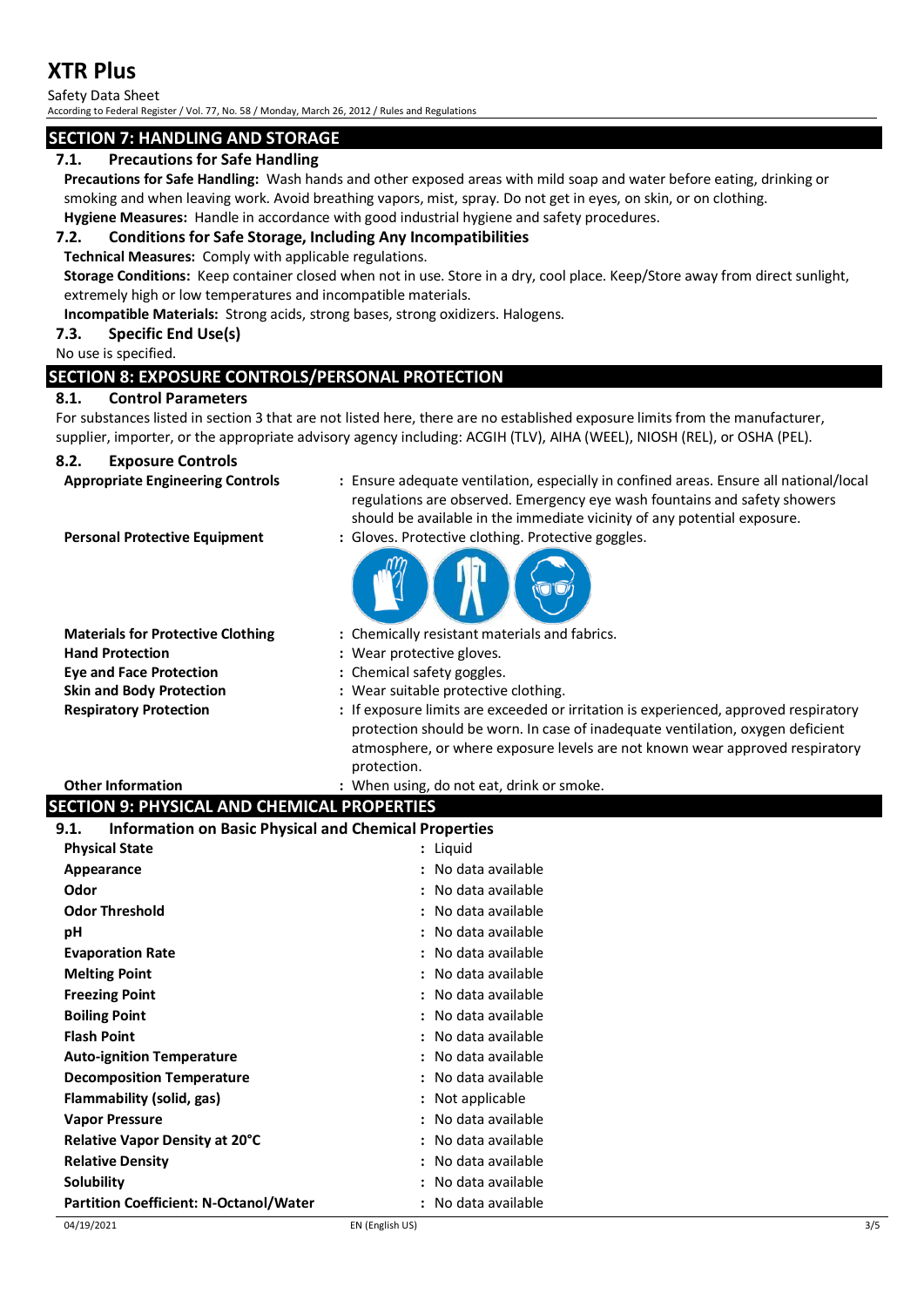Safety Data Sheet

According to Federal Register / Vol. 77, No. 58 / Monday, March 26, 2012 / Rules and Regulations

**Viscosity :** No data available

### **9.2. Other Information** No additional information available **SECTION 10: STABILITY AND REACTIVITY**

**10.1. Reactivity:** Hazardous reactions will not occur under normal conditions.

**10.2. Chemical Stability:** Stable under recommended handling and storage conditions (see section 7).

**10.3. Possibility of Hazardous Reactions:** Hazardous polymerization will not occur.

**10.4. Conditions to Avoid:** Direct sunlight, extremely high or low temperatures, and incompatible materials.

**10.5. Incompatible Materials:** Strong acids, strong bases, strong oxidizers. Halogens.

**10.6. Hazardous Decomposition Products:** None expected under normal conditions of use.

## **SECTION 11: TOXICOLOGICAL INFORMATION**

**11.1. Information on Toxicological Effects**

**Acute Toxicity (Oral):** Not classified

**Acute Toxicity (Dermal):** Not classified

**Acute Toxicity (Inhalation):** Not classified

| <b>Proprietary Ingredient #1</b> |  |
|----------------------------------|--|
|                                  |  |

| LD50 Oral Rat     | 1400<br>∖ mg/kg |
|-------------------|-----------------|
| LD50 <sub>0</sub> | 2000            |
| ) Dermal Rat      | mg/kg           |

**Skin Corrosion/Irritation:** Not classified

**Serious Eye Damage/Irritation:** Causes serious eye damage.

**Respiratory or Skin Sensitization:** Not classified

**Germ Cell Mutagenicity:** Not classified

**Carcinogenicity:** Not classified

**Reproductive Toxicity:** Not classified

**Specific Target Organ Toxicity (Single Exposure):** Not classified

**Specific Target Organ Toxicity (Repeated Exposure):** Not classified

**Aspiration Hazard:** Not classified

**Symptoms/Injuries After Inhalation:** Prolonged exposure may cause irritation.

**Symptoms/Injuries After Skin Contact:** Prolonged exposure may cause skin irritation.

**Symptoms/Injuries After Eye Contact:** Causes permanent damage to the cornea, iris, or conjunctiva.

**Symptoms/Injuries After Ingestion:** Ingestion may cause adverse effects.

**Chronic Symptoms:** None expected under normal conditions of use.

# **SECTION 12: ECOLOGICAL INFORMATION**

| 12.1.<br><b>Toxicity</b>                                             |                                                                   |  |  |
|----------------------------------------------------------------------|-------------------------------------------------------------------|--|--|
| <b>Ecology - General</b>                                             | : Harmful to aquatic life.                                        |  |  |
| <b>Proprietary Ingredient #1</b>                                     |                                                                   |  |  |
| LC50 Fish 1                                                          | 6 - 12 mg/l (Exposure time : 96 h - Species: Pimephales promelas) |  |  |
| EC50 - Crustacea [1]                                                 | 2.217 – 3.523 mg/l (Exposure time: 48 h - Species: Daphnia magna) |  |  |
| <b>Persistence and Degradability</b><br>12.2.                        |                                                                   |  |  |
| <b>XTR Plus</b>                                                      |                                                                   |  |  |
| <b>Persistence and Degradability</b><br>Not established.             |                                                                   |  |  |
| <b>Bioaccumulative Potential</b><br>12.3.                            |                                                                   |  |  |
| <b>XTR Plus</b>                                                      |                                                                   |  |  |
| <b>Bioaccumulative Potential</b><br>Not established.                 |                                                                   |  |  |
| 12.4.<br><b>Mobility in Soil</b> No additional information available |                                                                   |  |  |
| <b>Other Adverse Effects</b><br>12.5.                                |                                                                   |  |  |
| <b>Other Information</b><br>: Avoid release to the environment.      |                                                                   |  |  |

## **SECTION 13: DISPOSAL CONSIDERATIONS**

## **13.1. Waste Treatment Methods**

**Waste Disposal Recommendations:** Dispose of contents/container in accordance with local, regional, national, and international regulations.

**Additional Information:** Container may remain hazardous when empty. Continue to observe all precautions.